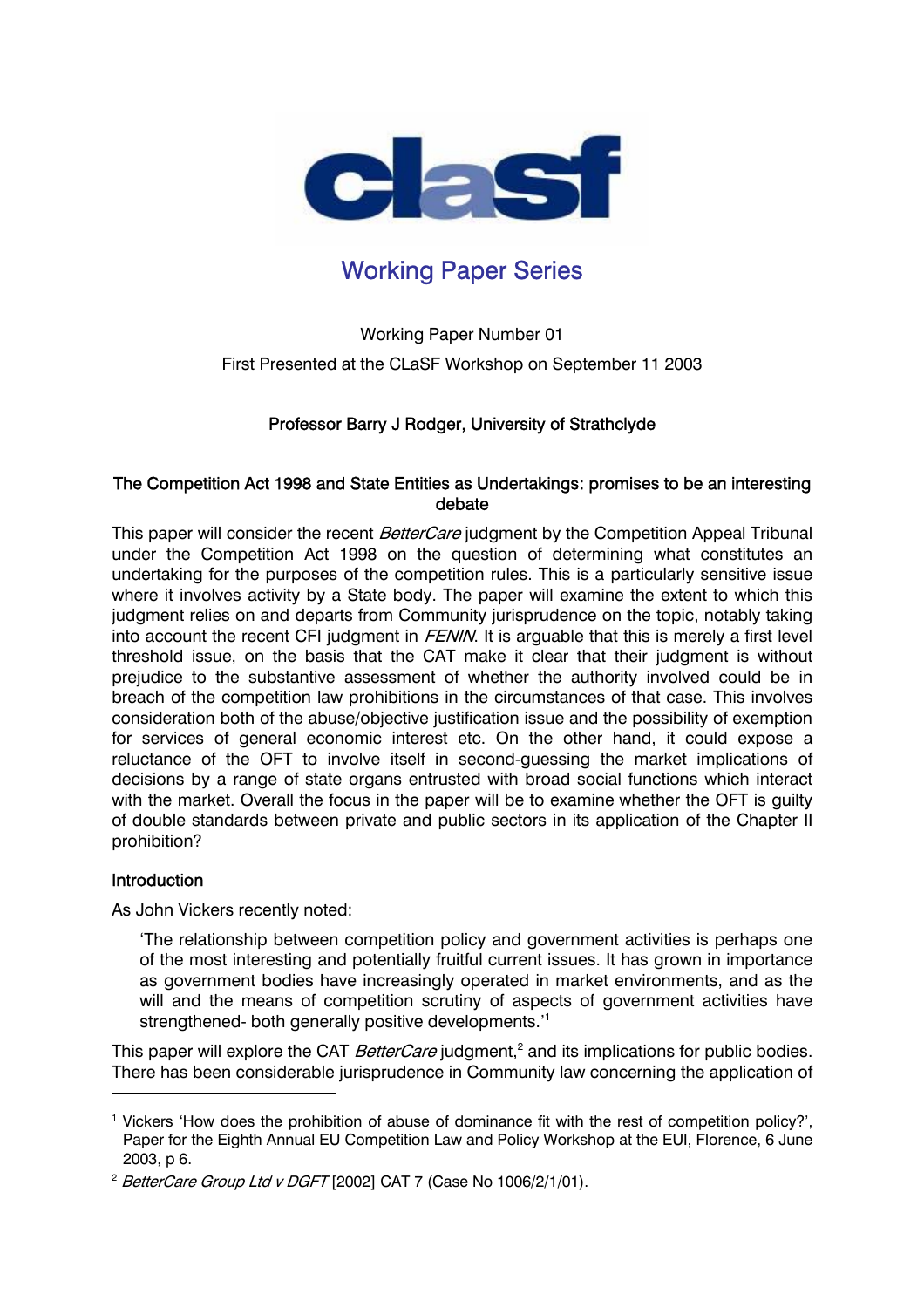the competition rules to State legislation and public bodies in general, and we await with interest the application of the Competition Act in a domestic context. The *BetterCare* judgment focused on the issue of determining the scope of the term 'undertaking', where a public body was involved in contracting out certain services. The initial part of the paper will look at the European Court jurisprudence prior to *BetterCare* for determining what constitutes an undertaking for the purposes of the competition rules. I shall then proceed to outline the Tribunal's findings in BetterCare, before considering the subsequent Court judgment in *FENIN* and what impact this may have on the CAT's reasoning in *BetterCare*.<sup>3</sup> Of course, as the CAT noted in *BetterCare*, the approach by the DGFT to the 'undertaking' issue was a convenient 'escape route' and the paper will proceed to outline some of the substantive issues which are pertinent to this, and other similar cases involving public bodies. It should be noted that the potential application of the competition rules for public sector bodies is not confined to the competition authorities, and there has been increasing litigation in recent years concerning the extent to which public bodies are undertakings and therefore amenable to the competition rules. $4$ 

# European Court Jurisprudence on determining what constitutes an undertaking

This section of the paper shall provide a brief review of the development of the relevant Community jurisprudence as a backdrop to the BetterCare judgment. Probably the key starting point is *Hofner and Elser v Macroton*,<sup>5</sup> where the German federal employment office was granted the exclusive right to conduct employment procurement activities in German. It provided its services free but was financed by contributions from workers and employers, and was held by the Court to be an undertaking.<sup>6</sup> Poucet and Pistre<sup>7</sup> was the next landmark case and concerned the requirement to make payments to social security schemes. It was noted, at para 18, that the 'sickness funds fulfil an exclusively social function … based on the principle of national solidarity and is entirely non profit-making.' In addition, the fact that the statutory benefits bore no relation to the amount of the contributions led the Court to find that management of the funds did not constitute an economic activity. Similarly, in Eurocontrol,<sup>8</sup> where the body collected charges levied on users of air navigation services, the Court, at paras 18-31, considered that this was typically the exercise of powers of a public authority and did not constitute activity of an economic nature justifying the application of the Treaty rules on competition. On the other hand, in *FFSA*,<sup>9</sup> the issue, as in Poucet and Pistre, concerned an insurance scheme managed by a non-profit making organisation, and the Court focused on the fact that benefits depended upon contributions

 $\ddot{\phantom{a}}$ 

<sup>&</sup>lt;sup>3</sup> Per Vickers, supra: 'The UK Competition Act must be applied consistently with European Court jurisprudence. So the CAT's judgment in BetterCare must be read in the light of the CFI's judgment in FENIN, which came subsequently. This is not altogether straightforward.'

<sup>&</sup>lt;sup>4</sup> See for instance, *Millar & Bryce Ltd v Keeper of the Registers of Scotland* 1997 SLT 1000, in relation to a petition for judicial review against the Keeper under Article 82, where it was held that there was a *prima facie* case that the Keeper was an undertaking engaged in competition with the petitioner. See also the more recent case in which Articles 81 and 82 were pled in defence in Leeds City Council v Watkins [2003] UKCLR 467.

<sup>&</sup>lt;sup>5</sup> Case C-41/89 [1991] ECR I-1979. See also Case C-387/93 *Banchero* [1995] ECR I-4663; [1996] 1 CMLR 829, para 50.

<sup>&</sup>lt;sup>6</sup> At paras. 21-24. See also Case 30/87 *Bodson v Pompes funebres des regions liberees SA* [1988] ECR 2479.

<sup>7</sup> Joined cases C-159/91 and C-160/91 [1993] ECR I-637.

<sup>&</sup>lt;sup>8</sup> Case C-364/92 [1994] ECR I-43. Cf *Spanish Courier Services* [1990] OJ L233/19, [1991] 4 CMLR 560; Case C-179/90 Merci Convenzionali Porto di Genoca v Siderurgica Gabrielle SpA [1991] ECR I-5889, [1994] 4 CMLR 422.

<sup>9</sup> Case C-244/94 [1995] ECR I-4013.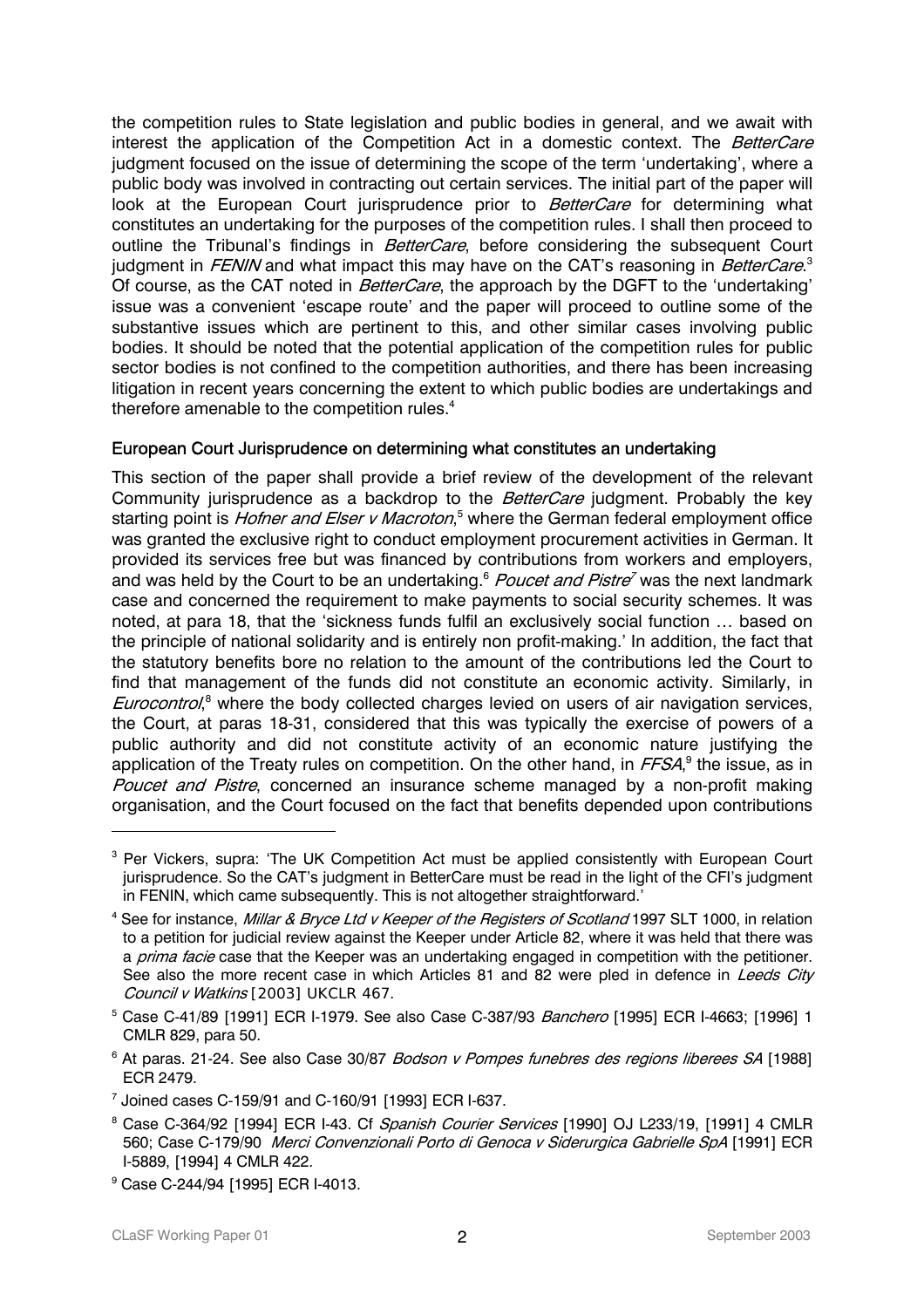and the results of investments, and the principle of solidarity was of limited impact due to the optional nature of the scheme which therefore constituted an economic activity in competition with life assurance companies. Again, in *Diego Cali*,<sup>10</sup> the competition rules were held to be inapplicable to anti-pollution surveillance entrusted to public authorities, as the protection of the environment was typically a function for a public authority and the levying of a charge was an integral part of its surveillance activity. Moreover, the tariffs were approved by the public authorities.<sup>11</sup>

The issue of what constitutes an undertaking for Community competition law purposes has again been revisited in a number of more recent cases by the Court. In *Albany*,<sup>12</sup> the issue was whether certain sectoral pension funds in Netherlands to which affiliation was compulsory, were undertakings, where, as in FFSA, they operated on a capitalisation basis. As AG Jacobs indicated at para 311:

'the Court has generally adopted a functional approach. The basic test is whether the entity in question is engaged in an activity which could, at least in principle, be carried on by a private undertaking in order to make profits.'

The Court, at paras 77-86, stressed that although there was an underlying social objective and solidarity purpose, the pension funds still constituted an undertaking for these purposes. On the same basis, in Pavel Pavlov,<sup>13</sup> concerning a Dutch medical specialists' fund to which membership was compulsory, and which operated on the principle of capitalisation, its status was held to be that of an undertaking, even though it was non-profit making and pursuing a social objective with solidarity purposes. Ambulanz Glockner<sup>14</sup> related to the decision of a local authority not to renew the necessary authorisation to AG to provide non-emergency ambulance services and whether medical aid organisations constituted undertakings. The Court held, at paras 19-22, that in relation to the provision of emergency transport services and patient transport services, the medical aid organisations constituted undertakings. Two issues are notable. The first is the Court's emphasis, at para 21, that even although public service obligations may make them less competitive, this can not prevent them from being regarded as economic activities. Second, AG Jacobs indicated, at para.81, that:

'In any event, even when the authorities are actual competitors of independent providers (as appears to be the case in Trier) the operation of the ambulance service (economic activity) and the grant or refusal of authorisations for the provision of independent ambulance services (decision-making activity) must be analysed separately. Only with regard to the former activity do the authority act as undertakings within the meaning of the competition rules.'

The key points from this brief summary are that a body is an undertaking, where, according to the functional approach generally adopted by the Court,<sup>15</sup> regardless of legal status, it is engaged in an economic activity and this is to be contrasted with activities which can be characterised as the exercise of public authority.<sup>16</sup> As AG Jacobs stressed in Albany, at para 207:

<sup>10</sup> Case C-343/95 [1997] ECR I-1547.

<sup>&</sup>lt;sup>11</sup> See also Case C-70/95 Sodemare [1997] ECR I-3395

<sup>12</sup> Case C-67/96 [1999] ECR I-5751.

<sup>13</sup> Cases C-180/98 to C-184/98 [2000] ECR I-6541.

<sup>14</sup> Case C-475/99 [2001] ECR I-8089.

<sup>&</sup>lt;sup>15</sup> For a fuller discussion, in particular in relation to the social security cases, see Winterstein 'Nailing the Jellyfish: Social Security and Competition Law' (1999) 20 ECLR 324.

<sup>&</sup>lt;sup>16</sup> Case C-343/95 *Cali e Figli* [1997] ECR I-1547 [1997] 5 CMLR 484, paras 16-17, 23.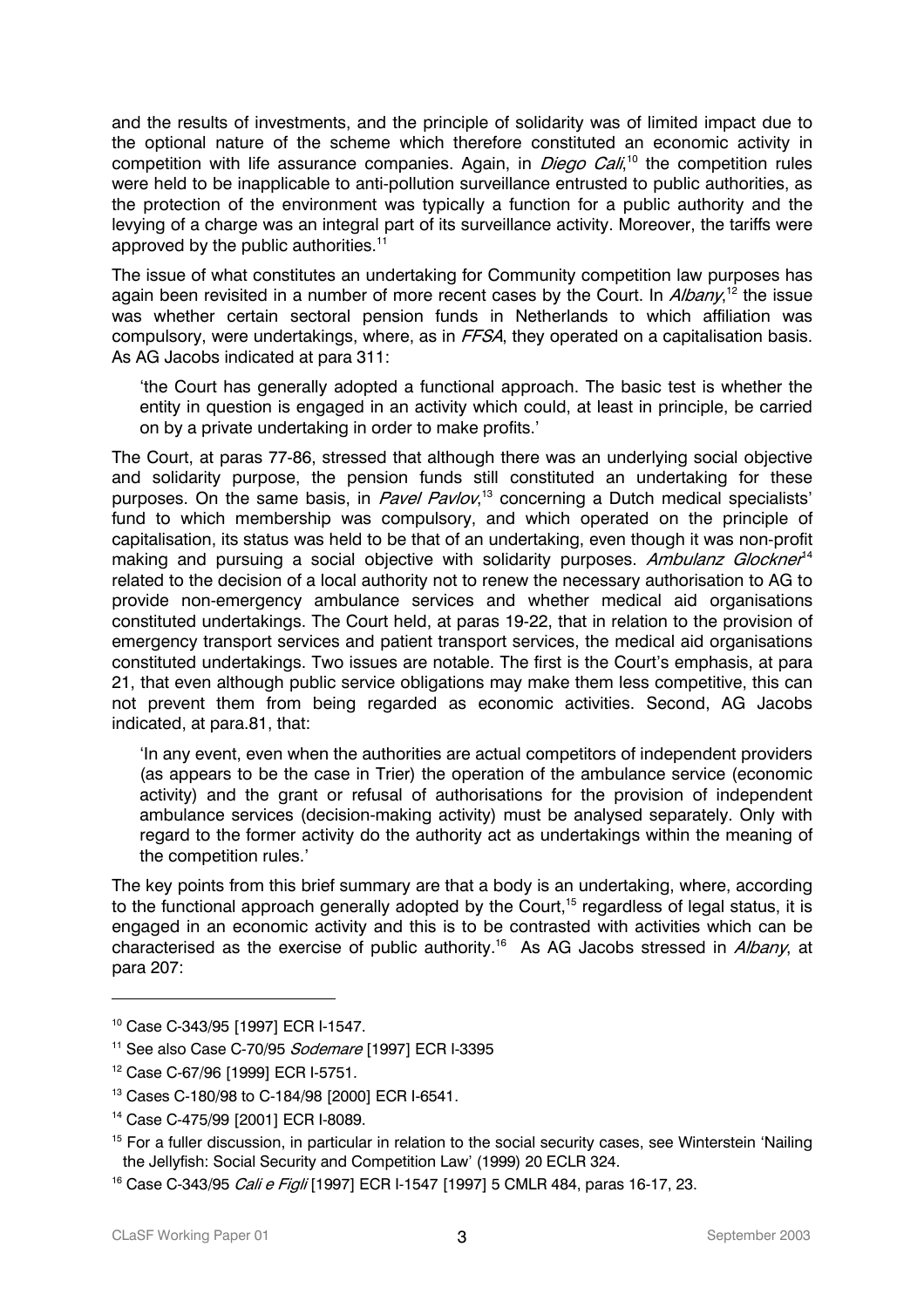'the Court has held that "in competition law, the term undertaking must be understood as designating an economic unit for the purpose of the subject-matter of the agreement in question". Accordingly, the notion of "undertaking" is relative and has to be established *in concreto* with regard to the specific activity under scrutiny.'

#### **BetterCare**

BetterCare are engaged in providing nursing home and residential services in Northern Ireland. North and West Belfast Health and Social Services Trust ('North and West') purchase, from BetterCare, nursing care services and accommodation at 2 centres in Belfast. North and West itself manages 8 residential homes, including 5 for the elderly. BetterCare made a complaint to the DGFT to the effect that North and West was abusing its dominant position by offering unreasonably low contract prices and unfair terms which made it difficult for BetterCare to continue in business, as North and West could attract higher paid and qualified staff to work for it. As the Tribunal noted, at para 28, the key question to be resolved,<sup>17</sup> was 'whether the director was correct to decide, on the basis of the evidence before him, that North and West is not acting as an undertaking when purchasing social care.' Despite the review of the Community jurisprudence, the CAT rightly indicated, at para 176, that none of the earlier case-law related to similar factual circumstances as involved in this case. The question had simply not arisen 'whether a public body empowered to provide residential and nursing car engages in an "economic activity" when it contracts out provision of such care to the private sector.'

The Tribunal briefly reviewed the statutory and legal framework involving the DHSSPS (Department of Health, Social services and Personal Safety) the Health and Social Services Boards 'HSS Boards') and the Health and Social Services Trusts ('HSS'). North and West is one of the 11 HSS Trusts within Northern Ireland, and, in terms of the relevant legislation, its functions include providing, or securing the provision, of residential and nursing accommodation for the elderly. The Tribunal noted that the Trusts were established to facilitate efficiency and adopt a market oriented approach and competition in contracting out residential care. The Tribunal proceeded to consider whether N & W's activities vis-a-vis residential care and its relationship with BetterCare constituted an economic activity. The key question the Tribunal posed, per AG Jacobs in *Cisal* at para 71,<sup>18</sup> is whether the undertaking in question is 'in a position to generate the effects which the competition rules seek to prevent'. My view is that this is a rather circular approach and does not take the analysis much further.

However, subsequently the CAT's approach is more thorough. At the outset, the CAT does not doubt that the contracts with BetterCare can be described as 'commercial transactions'. At para 195, the CAT state that N & W is certainly active as a player on a market or markets, for example the market for the supply of residential and nursing care services in Northern Ireland as a contracting out purchaser. This market is noted as being big business across the UK worth several billion pounds a year, and therefore transactions between independent providers and the NHS or HSS trusts as a matter of common sense seem to be an 'economic activity' or directed at economic activity.<sup>19</sup> N & W is also involved in the market for running residential homes, and in both capacities it does not offer its services gratuitously but seeks to recover as much as possible of the cost for the services from the resident. Crucially, the Tribunal was keen at this stage in its analysis to stress that the

 $17$  See the earlier judgment on the admissibility of the appeal,  $26<sup>th</sup>$  March 2002 [2002] CAT 6.

<sup>18</sup> Case C-218/00, Opinion, 13 September 2001.

<sup>19</sup> Para 199.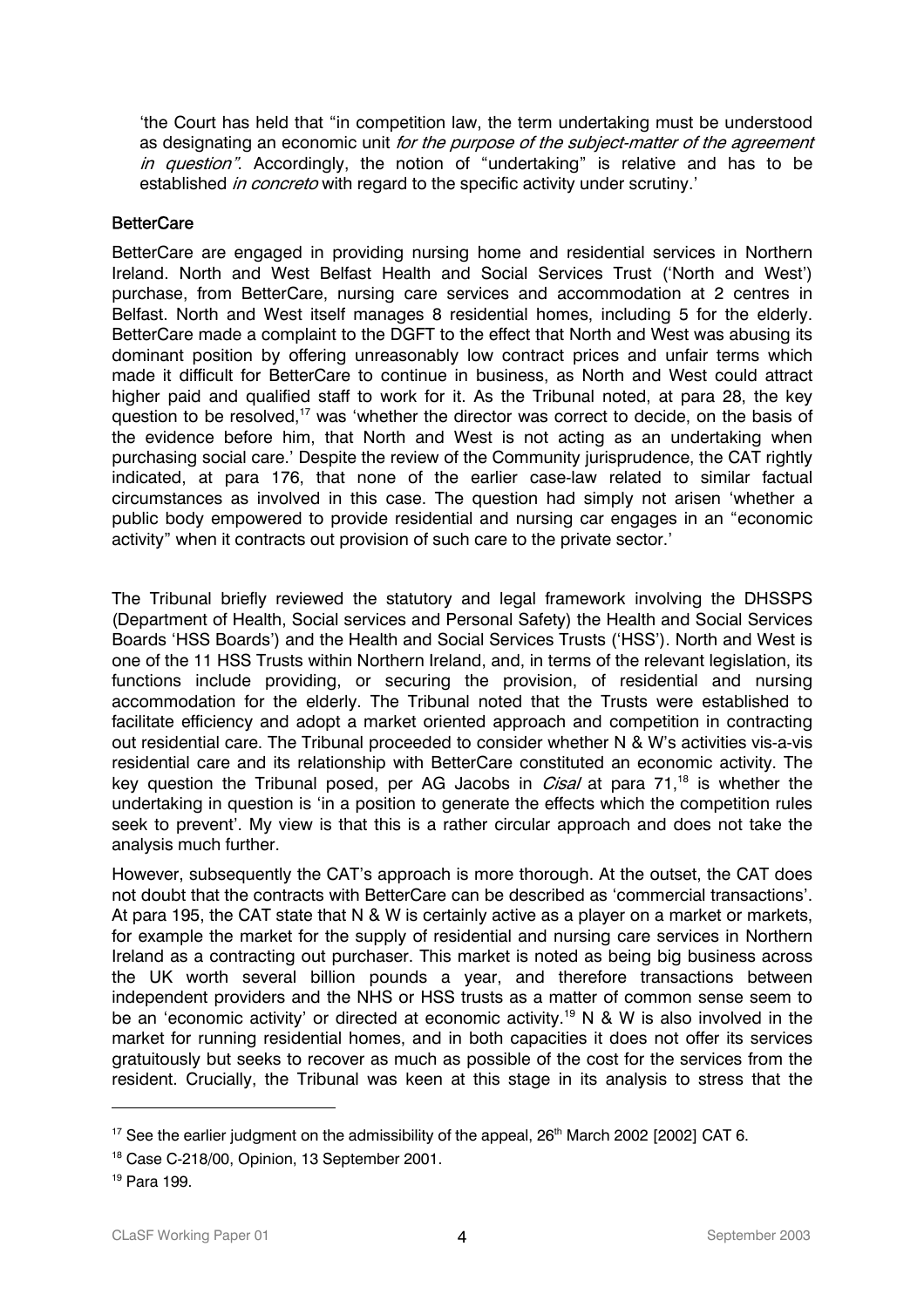'undertaking' issue is not to be confused with the separate, substantive issues, to which no consideration is given in the judgment, of whether there is an abuse or any objective justification for N & W or whether exemption is provided by Schedule 3 para 4 to the 1998 Act, although the Tribunal point out that the existence of the latter provision indicates that an entity may still be undertaking even if charged with tasks in the public interest. We shall return to the substantive issues and their potential application to this scenario later in the paper.

However, at this stage, the CAT turned to refute the various arguments of the Director the effect that N & W did not constitute an undertaking for the purposes of the Act, and I will consider briefly the key issues. The first argument, that the money for N & W's activities was raised by taxation, was rejected on the basis that it is irrelevant how an entity is financed.<sup>20</sup> The second was a broader argument based on the public-interest type functions of the HSS Trusts, and again this was rejected on the basis that the circumstances here were not similar to *Eurocontroll Diego Cali*. The next argument was based on the concept of solidarity and the performance of an exclusively social function. However, the pension/insurance scheme case-law was noted to be distant on the facts, and although the Director's argument that there was a social aim was accepted, the Tribunal highlighted that exclusive concern with this aspect overlooks 'the business dimension'.<sup>21</sup> In particular, the way in which N & W carries out or delivers its functions is by business methods, fulfilling its statutory responsibilities via commercial transactions. The next argument was based on AG Jacob's opinions in *Albany*, at para 214, and *Ambulanz Glockner*, at para 67, that the activity could not be carried out for profit by a normal private undertaking, but the test as to whether an activity is potentially performable by private undertakings is not the only legal test for determining if an activity is economic in character. The CAT again identified the novelty of this situation, as contracting out has not been addressed by the Court and it was difficult to transpose AG Jacob's test to the activity of the supply of accommodation pursued by a number of private sector undertakings where in principle they are competing for business of the residents. The CAT suggested that the administration had been 'hoist by its own petard' as once the decision had been taken to rely on private sector transactions in the area of health provision, it was logical to expect the rules on private sector transactions, including the Competition Act 1998, to be applicable. The CAT rejected a number of other arguments put forward by the Director, the most pertinent being the argument that application of the competition rules would interfere with the State's social priorities, on the basis that if competition law applied, the Director would interfere with policy choices regarding public funding in a sensitive area of social policy. Here we see the crux of the debate and although the CAT understood the Director's caution, they stressed that it was not appropriate to find an 'escape route' in the form of the undertaking issue<sup>22</sup> when the real issues concerned the application of the substantive provisions of the 1998 Act.

There were two further interesting sub-issues. The first concerned the argument that N & W activities were only economic as regards self-funded patients. Here, the Director conceded that this would raise difficult issues of determining at what percentage of full payment by a resident the activities are deemed to be economic- this argument was rejected as unworkable. More importantly, the Director argued that N & W has no freedom to set the prices in question, that these are set by EHSSB and therefore N & W did not constitute an undertaking for these purposes as it had no effective choice in the relevant pricing strategy. The CAT did not deal with this argument as it was in effect a new factual element introduced by the Director at this late stage and there was insufficient material available to allow the

<sup>&</sup>lt;sup>20</sup> See Hofner and Elser, para 21.

<sup>21</sup> At para. 234.

 $22$  See para 265.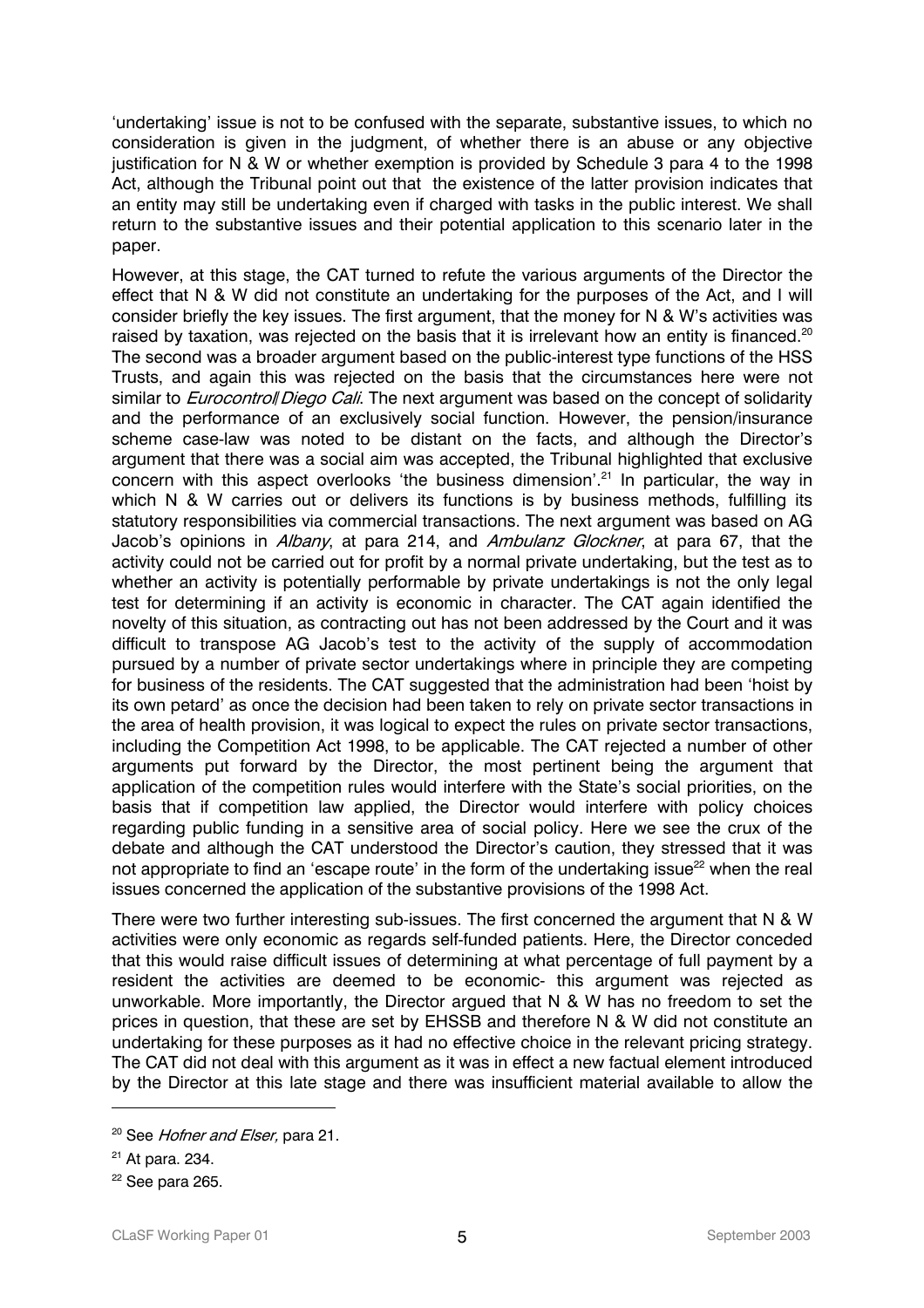Tribunal to make definite findings as to the extent to which N & W has autonomy to negotiate or set prices. The CAT set aside the Director's decisions and remitted the matter of BetterCare's complaint to the Director.

Subsequently, the OFT opted not to appeal against this judgment in a press release<sup>23</sup> on the following terms:

'The judgment in BetterCare does not say that all purchasing activity by public bodies is the activity of an undertaking. The OFT notes that each case needs to be considered in the context of its particular facts.

The OFT believes that the large majority of public sector purchasing transactions will not raise substantial questions under the Competition Act, even where the buyer is acting as an undertaking. In broad terms the Act is concerned only with anti-competitive agreements and abuse of dominant market positions ….

In deciding not to appeal, the OFT also had in mind that the European Courts are likely to rule soon on similar issues. Judgment in FENIN … is expected before the spring of 2003. This may assist in clarifying further the test as to whether a body is an undertaking for the purposes of the Act.

The OFT will now reconsider the original complaint made by BetterCare Group Limited about the alleged anti-competitive conduct of North & West Belfast Health and Social Services Trust.'

The OFT is expected to make and publish its decision in *BetterCare* in the near future, and in a later part of the paper, I will outline some of the substantive issues which they may address. First, as touched on by the OFT press release, I shall outline the CFI judgment in FENIN, which may require reassessment of the CAT ruling in BetterCare.

## FENIN

The applicant in this case<sup>24</sup> was an association of the majority of undertakings which market the medical goods and equipment used in Spanish hospitals. It complained about the payment of debts by a variety of organisations which run the Spanish national health system as an abuse of a dominant position on the basis that a 330 day delay was abusive and discriminatory. The CFI was required to consider whether the ministries and other organisations were undertakings. The relevant passages of the Court's judgment are to be found at paras 35-40 as follows:

35. It is appropriate to begin by observing that, according to settled case-law, in Community competition law the concept of an undertaking covers any entity engaged in an economic activity, regardless of its legal status and the way in which it is financed.

36. In this connection, it is the activity consisting in offering goods and services on a given market that is the characteristic feature of an economic activity, not the business of purchasing, as such. Thus, as the Commission has argued, it would be incorrect, when determining the nature of that subsequent activity, to dissociate the activity of purchasing goods from the subsequent use to which they are put. The nature of the purchasing activity must therefore be determined according to whether or not the subsequent use of the purchased goods amounts to an economic activity.

37. Consequently, an organisation which purchases goods - even in great quantity - not for the purpose of offering goods and services as part of an economic activity, but in

<sup>23 2</sup> September 2002.

<sup>24</sup> Case T-319/99, 4 March 2003.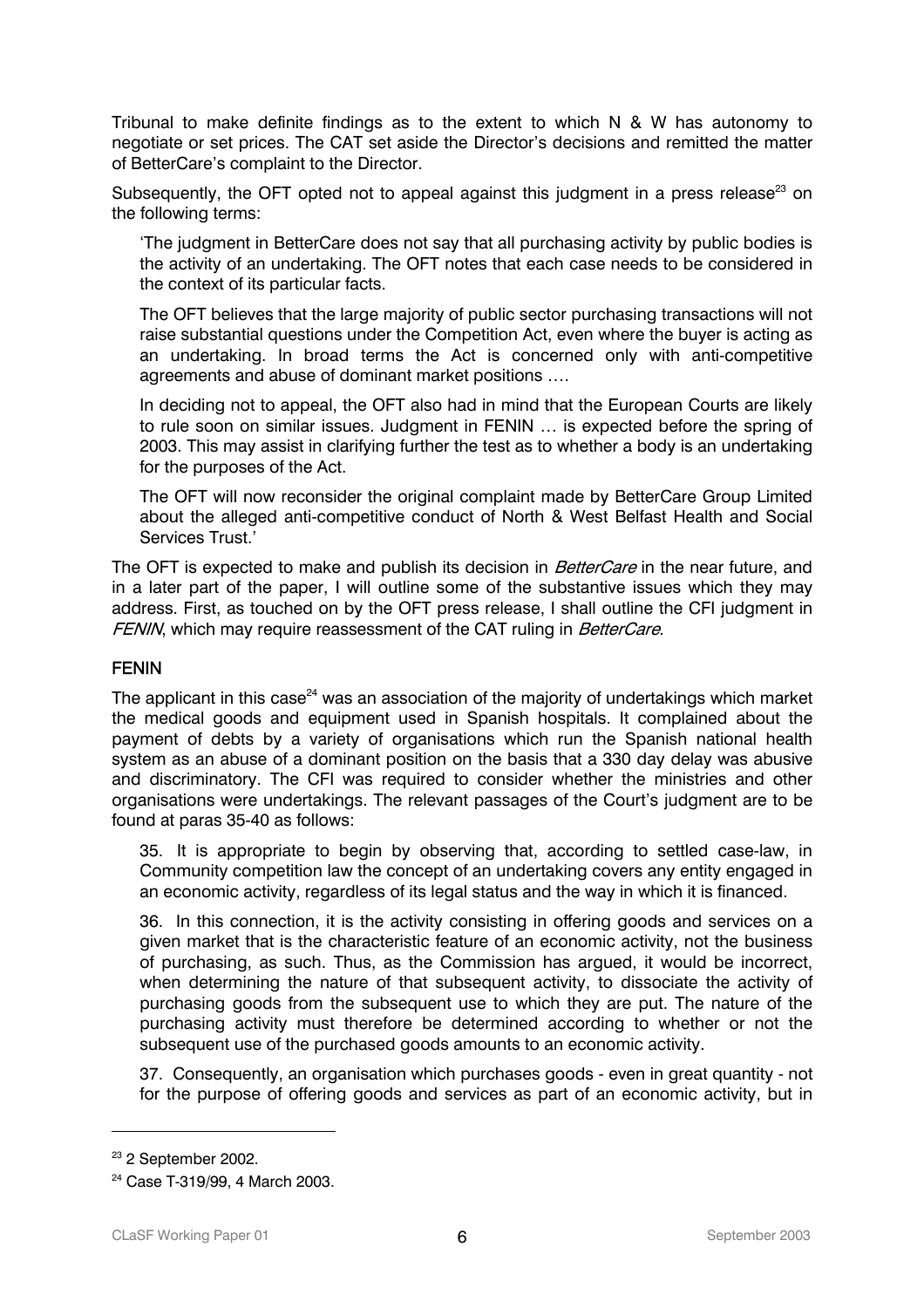order to use them in the context of a different activity, such as one of a purely social nature, does not act as an undertaking simply because it is a purchaser in a given market. Whilst an entity may wield very considerable economic power, even giving rise to a monopsony, it nevertheless remains the case that, if the activity for which that entity purchases goods is not an economic activity, it is not acting as an undertaking for the purposes of Community competition law and is therefore not subject to the prohibitions laid down in Articles 81(1) EC and 82 EC.

38. Next, it is appropriate to point out that, in *Poucet and Pistre* (paragraphs 18 and 19), in reaching the conclusion that the organisations managing the health funds in question in that case were not carrying on an economic activity and were not, therefore, undertakings for the purposes of Articles 81 EC and 82 EC, the Court relied on the fact that they were fulfilling an exclusively social function, that their activity was based on the principle of national solidarity and, lastly, that they were non-profit-making, the benefits paid out being statutory benefits that bore no relation to the level of contributions. As regards the judgments in Fédération française des sociétés d'assurance and Others and Albany, it should be observed that, in those judgments, the Court confirmed the approach adopted in *Poucet and Pistre*, albeit that a lesser degree of solidarity in the operation of those schemes persuaded it that the organisations concerned were in fact undertakings. Those cases thus leave the principle posited in Poucet and Pistre intact.

39. It is not disputed in the present case that the SNS, managed by the ministries and other organisations cited in the applicant's complaint, operates according to the principle of solidarity in that it is funded from social security contributions and other State funding and in that it provides services free of charge to its members on the basis of universal cover. In managing the SNS, these organisations do not, therefore, act as undertakings.

40. It follows that, in accordance with the rule set out in paragraphs 37 and 38 above, the organisations in question also do not act as undertakings when purchasing from the members of the applicant association the medical goods and equipment which they require in order to provide free services to SNS members.

John Vickers, in the light of this judgment noted:

'Whether and how far those or other features differentiate Bettercare from FENIN is an interesting question of law with potentially considerable practical implications in a context of widespread contracting out by public bodies.'25

FENIN suggests that buying on a commercial market, even by an economically powerful buyer, is not necessarily an economic activity and that therefore one looks to the purpose of the purchase to ascertain if they will be used for en economic activity - this is clearly an extension, at least in *FENIN*, of the solidarity principle which is inherent in the Spanish domestic healthcare service in meeting a social purpose. The principle is extended outwards to relations with third parties, external to the internal solidarity scheme. It is clearly arguable that the CAT's adoption of the reasoning and approach of AG Jacobs in *Cisal*, at para 71, of whether the undertaking in question is 'in a position to generate the effects which the competition rules seek to prevent' is too wide an approach, as it can easily encompass 'state' activity which is anti-competitive, as well as being circular in approach. On the other hand, as indicated by the Tribunal, to adopt the position in FENIN is inequitable for suppliers faced with a monopsonistic buyer and no effective remedies for anti-competitive behaviour.

<sup>&</sup>lt;sup>25</sup> Vickers, supra p 6.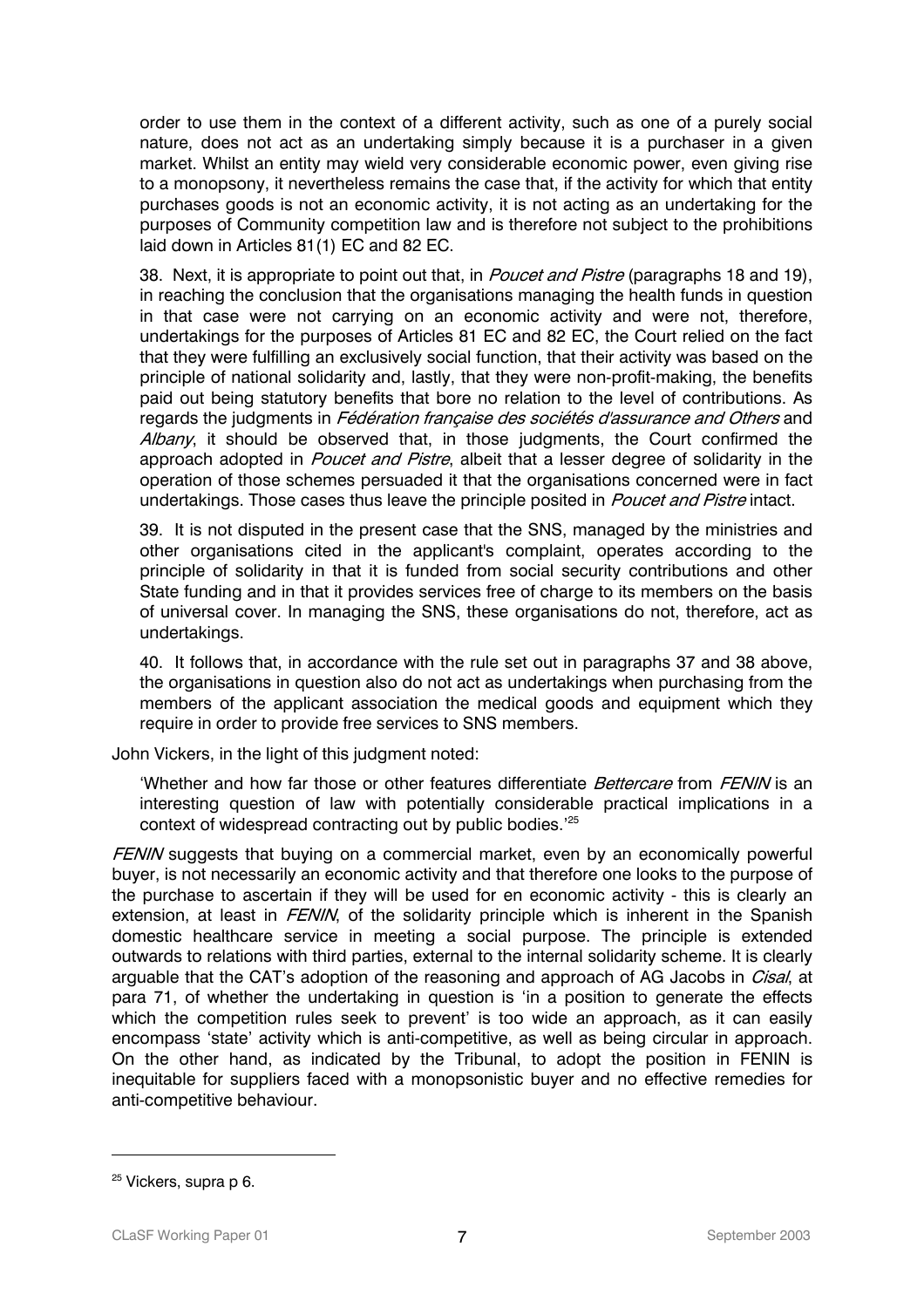There may be two possibilities to distinguish *BetterCare* from *FENIN*. The first is the argument that N & W were also actively engaged on the market for the provision of the services which they were also procuring from BetterCare. The CFI ignored the applicant's contention in FENIN that it was relevant that the Spanish national service may be in competition with other private health providers, a point noted by the CAT in *BetterCare* as potentially inequitable, where the latter but not the former were constrained by competition law limits. However, this is not the same issue as the situation where there is competition between the 'undertaking' and the complainant in the market for their services. Some support exists for this approach by the recent Opinion of AG Jacobs in AOK Bundesverband and others.<sup>26</sup> These cases raised questions concerning the compatibility with the Community competition rules of the arrangement provided by statute whereby the leading associations of sickness funds in Germany collectively determine the maximum amounts paid by sickness funds towards the cost of various types of medicinal products. Insured patients are left to pay the excess cost of any prescribed product priced above the amounts fixed collectively. AG Jacobs' opinion is instructive:

42. It therefore appears that the sickness funds are indeed able to compete, albeit within defined margins, with one another and with private undertakings in the provision of health insurance services. Given the existence of such competition, the EC competition rules should in my view apply.

Does the setting of fixed amounts fall within the sphere of the economic activity performed by the sickness funds?

45. … However, it is clear to me that if the supply of a service is an economic activity, so also are the supplier's decisions regarding the parameters of the service to be offered. In determining fixed amounts, the sickness funds specify the maximum price at which they will purchase a key input; they also specify the level of insurance cover which they will provide to insured persons. Such decisions are thus indissociable from the core activity of health insurance.

46. In the light of that conclusion, it is not necessary to consider whether the setting of fixed amounts might constitute an economic activity even if the main activity of the sickness funds did not qualify as such. The Oberlandesgericht suggests that purchasing may amount to an economic activity whether or not the entity which purchases is itself active on another market for which the goods or services purchased constitute an input. The Commission, the appellants and the German Government all contend otherwise. The question does not arise, however, given that the sickness funds are active on another market, and contribute towards the purchase of pharmaceuticals as part of their activity on that market.

On this basis FENIN was distinguished, and BetterCare appears to be closer to the facts of this case at least in terms of the existence of activity and competition on the other market for the supply of the services.

The second possibility concerns the funding issue. It was also suggested by the applicant in FENIN that some of the services provided by the health service were provided to tourists for remuneration. Unfortunately, this evidence was deemed to be inadmissible and the Court did not take these services into account in determining whether the purchasing operations constituted an economic activity. Here, BetterCare can be distinguished and indeed the CAT, at para 275, broached the range of difficult factual issues which would be involved were one to consider the actual percentages paid by individual residents in

<sup>&</sup>lt;sup>26</sup> Joined Cases C-264/01, C-306/01, C-354/01 and C-355/01, Opinion, 22 May 2003.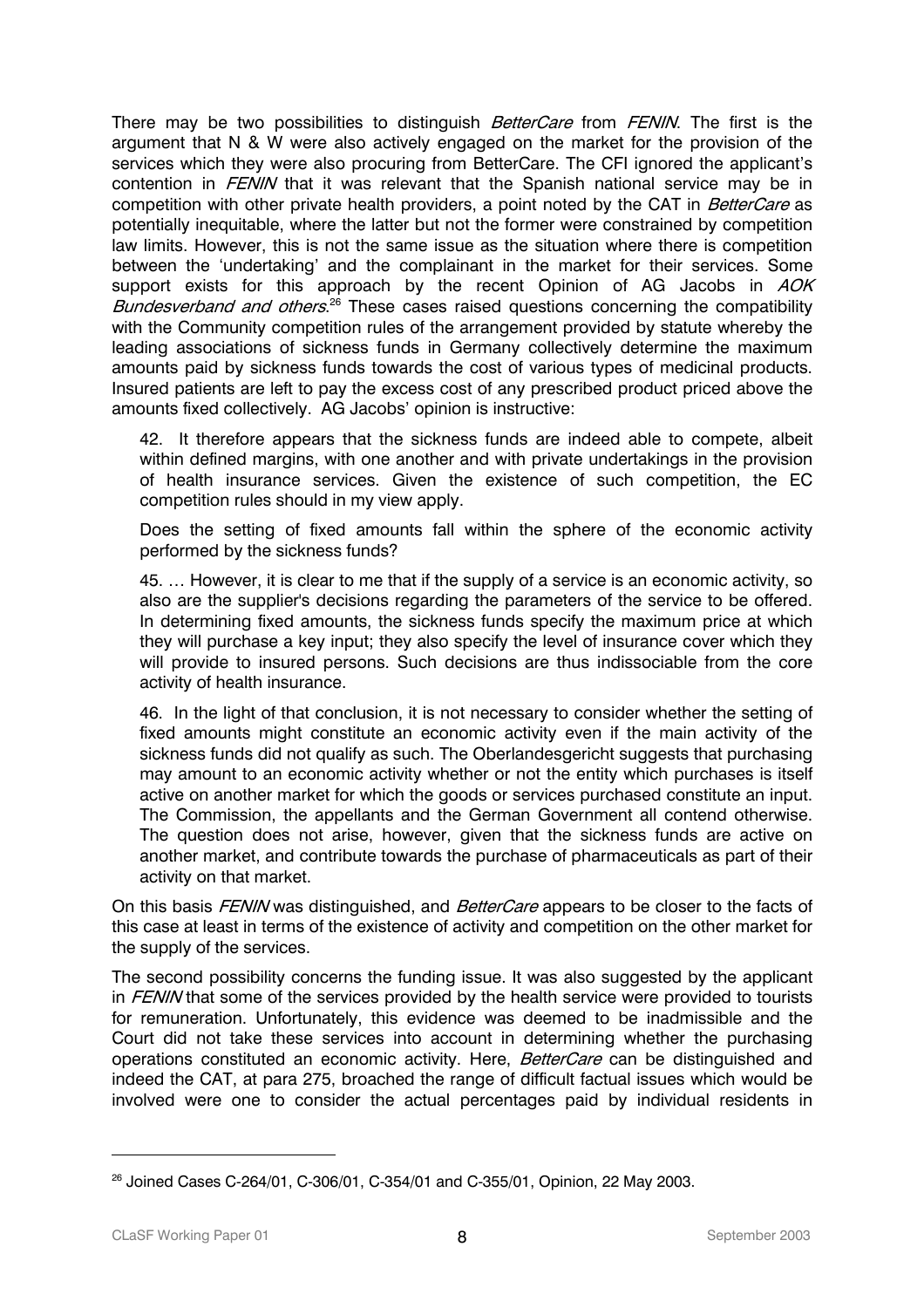individual cases. It is arguable that *BetterCare* is not out of line with *Poucet and Pistre* and that FENIN was decided upon the assumed basis of universal cover.

In any event, overall I find the CAT's reasoning in BetterCare to be considerably more persuasive. It is more in tune with the 'market rationality' imposed in public sector health provision and although it is slightly at odds with the CFI in FENIN, it can be reconciled with Albany and the subsequent Opinion of AG Jacobs in *Bundesverband*. The latter can, it is suggested, be understood in the light of the reticence for the Commission to become involved with sensitive issues of state social priorities in health, an argument flagged up by the Director General in *BetterCare*. Generally, I endorse the approach by the CAT in that the OFT should make the application of the substantive competition law issues more transparent, bearing in mind the guidance this may shed on potential private litigation involving state entities.

#### Consideration of the Substantive Issues

We shall briefly look at the issues which the OFT should address in the context of the BetterCare case, but it should be pointed out that one argument in relation to Article 82 or the Chapter II prohibition which will clearly not be effective, is that based on the provenance of the funds available to the public body deemed to be an undertaking.<sup>27</sup>

#### Exemption for Services of General Economic Interest

As the CAT clearly indicated at, para 214, that N & W could seek to rely on Schedule 3 para 4, on the basis that it appeared to the Tribunal to give N & W:

'considerable scope for demonstrating that the adoption of alternative pricing policies would substantially interfere with the performance of its statutory functions.'

Schedule 3 para 4 provides as follows:

'Neither the Chapter I prohibition nor the Chapter II prohibition applies to an undertaking entrusted with the operation of services of general economic interest or having the character of a revenue-producing monopoly in so far as the prohibition would obstruct the performance, in law or in fact, of the particular tasks assigned to that undertaking.'

As the OFT Guideline, OFT 421, states this provision is based on Article 86(2) of the Treaty in order to ensure the same treatment under the Act as under EC law. $^\mathrm{28}$ 

## Article 86(2) provides as follows:

'Undertakings entrusted with the operation of services of general economic interest or having the character of a revenue-producing monopoly shall be subject to the rules contained in this Treaty, in particular to the rules on competition, in so far as the application of such rules does not obstruct the performance, in law or in fact, of the particular tasks assigned to them. The development of trade must not be affected to such an extent as would be contrary to the interests of the community.'

As Whish points out.<sup>29</sup> the typical example of undertakings exempted under this provision is a postal service entrusted with universal service obligations.

<sup>&</sup>lt;sup>27</sup> Commission Decision (2001/354/EC) *UPS/Deutsche Post AG*, 2001 OJ L125/27, COMP/35.141; DGFT Decision, Companies House (Case CP/1139-01), 25<sup>th</sup> October 2002; Getmapping plc v Ordnance Survey [2002] EWHC 1084.

<sup>28</sup> Para 1.5.

<sup>&</sup>lt;sup>29</sup> Whish, *Competition Law*,  $4<sup>th</sup>$  ed, p203.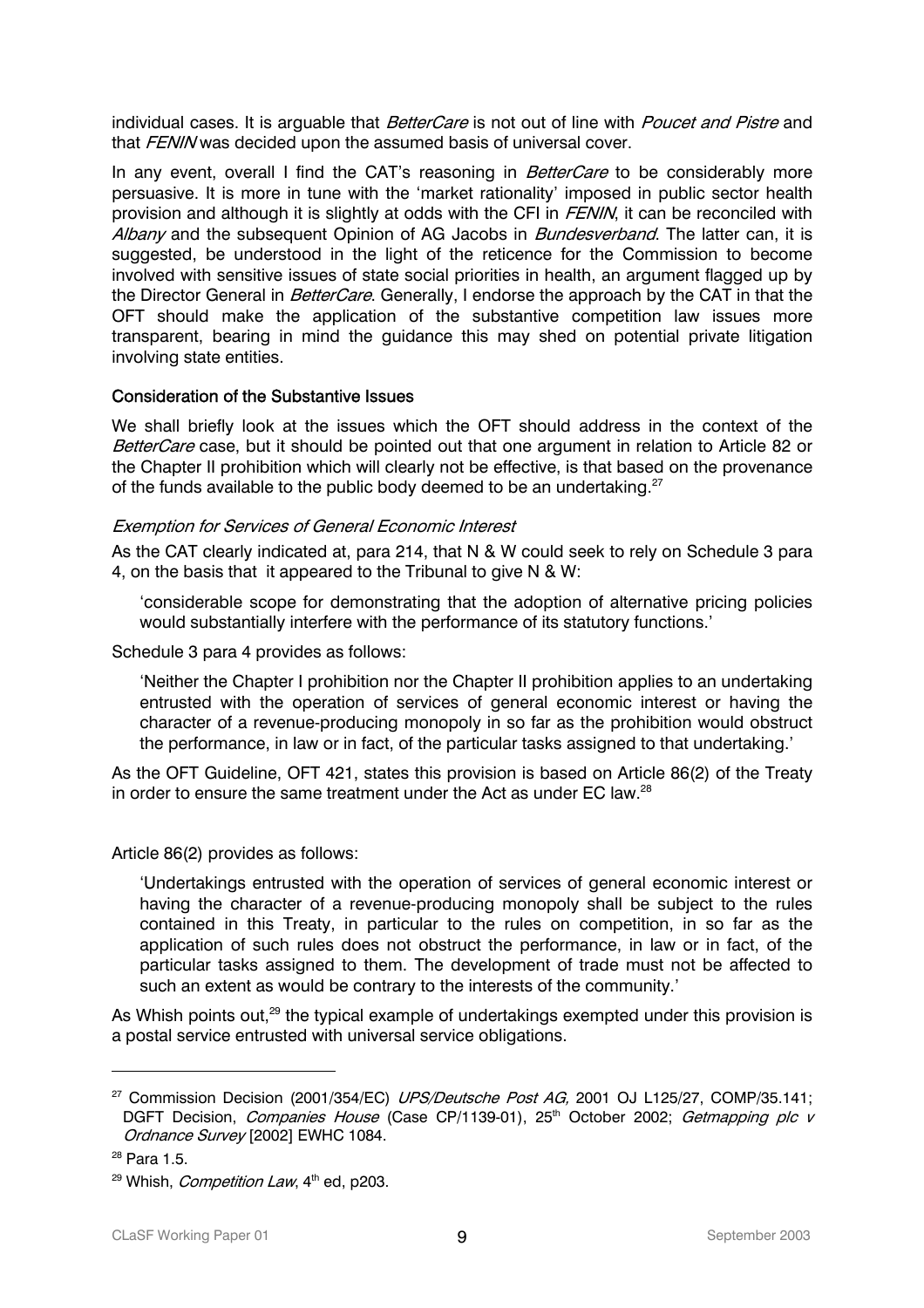The two central issues in this case, and more broadly, in determining the scope of application of the exemption, concern the delimitation of the term 'services of general economic interest' and the scope of the exemption vis-à-vis the obstruction of the tasks of the undertaking.

The OFT Draft Guideline on *Services of General Economic Interest Exclusion*,<sup>30</sup> addresses these issues and the following passages are instructive:

2.8 The greater degree of privatisation and contracting out in the United Kingdom compared with many other EU member states is likely to mean that in the United Kingdom the state is less likely to provide commercial services and that there will be fewer services of general economic interest provided either by the state or the private sector. However, it is also possible that, over time, functions that may once have been considered to be administrative will come to be regarded as economic.

## Services of general economic interest

2.18 The definition of 'services' under EC case law is broad and may include the distribution of goods<sub>8</sub> and the provision of services, such as gas and electricity. The Director General will interpret 'services' in accordance with EC case law.

2.19 The European Commission has stated that services of general economic interest are services that public authorities consider should be provided in all cases, whether or not there is an incentive for the private sector to do so. It has also stated that EU member states are free to determine those services which they consider to be in the general interest. Where public authorities consider that such services will not be satisfactorily provided by the market, the European Commission has stated that public authorities are free to set specific service obligations on undertakings who are entrusted to operate the services of general economic interest. In certain circumstances, the European Court concluded that these service obligations, or the requirements to meet these service obligations, such as exclusive rights, are not compatible with the application of EC competition law. In these circumstances the undertaking entrusted with providing the service was allowed to benefit from the service of general economic interest exclusion.

2.22 The term 'economic' has been interpreted as referring to the nature of the service itself, rather than the 'interest'. The European Court has held that services of an economic nature may include activities in the cultural, social and public health fields.

2.24 To be a service of general economic interest the European Commission and Court have considered that the service must be widely available and not restricted to a class, or classes, of customers. However, a service directed at a particular group of customers may be able to benefit from the exclusion if the assessment of whether to offer the service was based on furthering the general economic interest.

## Extent That Restrictions on Competition Benefit From the Exclusion

3.1 This part of the guideline explains that undertakings entrusted with the operation of a service of general economic interest will only benefit from the exclusion if the application of the prohibitions of the Act would obstruct the performance, in law or in fact, of the particular task entrusted to that undertaking. EC law has interpreted this as requiring undertakings seeking to benefit from the services of general economic interest exclusion to show that the restriction on competition caused as a result of granting the exclusion is the least restrictive means of ensuring that the undertaking can meet its

<sup>&</sup>lt;sup>30</sup> OFT 421, Consultation Draft, July 2001.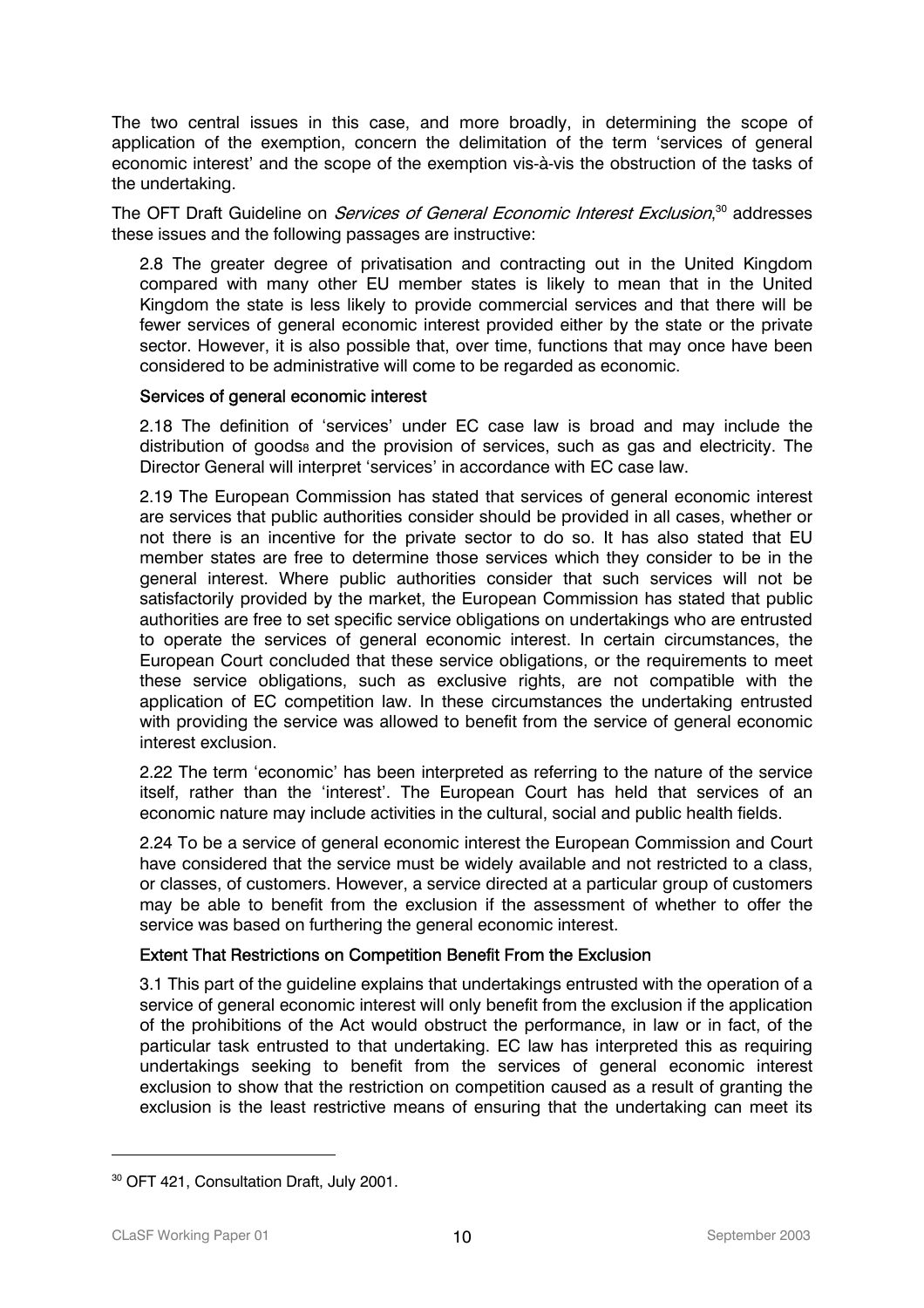objectives. The Director General of Fair Trading would expect to make a similar interpretation.

3.2 The European Court has held that it is sufficient that the performance, in law or fact, of the obligations on the undertaking would not be possible. It is not necessary that the survival of the undertaking itself is threatened before the exclusion applies.

3.7 Over the last two decades privatisation and liberalisation in the United Kingdom has significantly reduced the number of services for which exclusive rights are held. In addition, the introduction of EC Directives concerning common rules for the internal market in electricity19 and natural gas20 and the development of measures to promote competition in telecoms and rail services since the above Article 86(2) cases were considered will also render these precedents less relevant in the EU as more of the markets are opened up to competition and the number of exclusive rights over aspects of services is reduced.

## Services of general economic interest in the United Kingdom

3.9 The Director General of Fair Trading does not consider it likely that many undertakings in the United Kingdom will meet all the criteria set out in the Act in order to benefit from the services of general economic interest exclusion. This part of the guideline provides examples of undertakings in the United Kingdom who undertake similar activities to undertakings in the EU that have benefited from the Article 86(2) exclusion, but explains the reasons that the United Kingdom exclusion is unlikely to apply in these sectors, for example the rapid deregulation and privatisation of the industries in the United Kingdom.

# Services of General Economic Interest

This provision is nowhere defined in the Treaty and the impression one gets from both the OFT guideline and the Community case-law is that it is intended to cover exclusive rights afforded by national legislation in areas such as the telecommunications and utilities generally.<sup>31</sup> In fact if one looks at virtually all the Community jurisprudence on Article 86(2), it is about justifying the grant of exclusive rights which have been found to fall within Article 86(1) and hence are incompatible with the Treaty. Albany is a classic example of the context within which article 86(2) operates as we can identify from brief segments of AG Jacob's opinion:

90. It must be observed at the outset that the decision of the public authorities to make affiliation to a sectoral pension fund compulsory, as in this case, necessarily implies granting to that fund an exclusive right to collect and administer the contributions paid with a view to accruing pension rights. Such a fund must therefore be regarded as an undertaking to which exclusive rights have been granted by the public authorities, of the kind referred to in Article 90(1) of the Treaty.

98. It is therefore necessary to consider whether, as contended by the Fund, the Netherlands Government and the Commission, the exclusive right of the sectoral pension fund to manage supplementary pensions in a given sector and the resultant restriction of competition may be justified under Article 90(2) of the Treaty as a measure necessary for the performance of a particular social task of general interest with which that fund has been charged.

102. It is important to bear in mind first of all that, under Article 90(2) of the Treaty, undertakings entrusted with the operation of services of general economic interest are

<sup>31</sup> See, for instance, Case C320/91 Corbeau [1993] ECR I-2533; [1995] 4 CMLR 621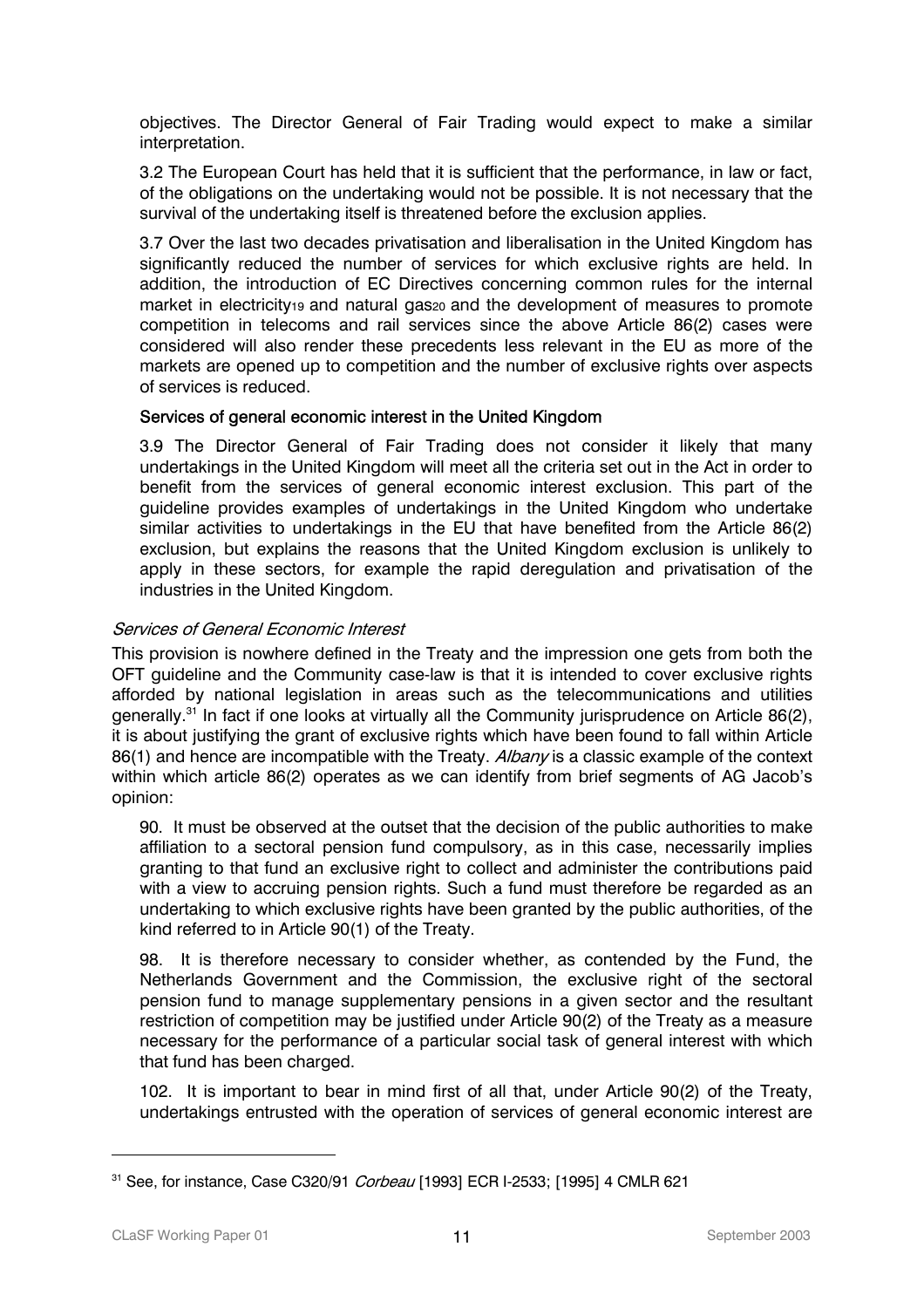subject to the rules on competition in so far as the application of such rules does not obstruct the performance, in law or in fact, of the particular tasks assigned to them.

103. In allowing, in certain circumstances, derogations from the general rules of the Treaty, Article 90(2) of the Treaty seeks to reconcile the Member States' interest in using certain undertakings, in particular in the public sector, as an instrument of economic or fiscal policy with the Community's interest in ensuring compliance with the rules on competition and preservation of the unity of the common market

104. In view of the interest of the Member States thus defined they cannot be precluded, when determining what services of general economic interest they entrust to certain undertakings, from taking account of objectives pertaining to their national policy or from endeavouring to attain them by means of obligations and constraints which they impose on such undertakings (*Commission v Netherlands*, paragraph 40).

There are legitimate doubts over the requirement under section 60 to interpret Schedule 3 para 4 uniformly with article 86(2). As I have earlier suggested, the Article 86(2) issue is virtually always set in the context of justifying national legislative measures which afford exclusive rights. Under the 1998 Act there is no domestic equivalent to Art 86(1) and the legal issue in *BetterCare* concerns the justification of the individual conduct. In other words, all of the Community jurisprudence to date suggests that Art 86(2) is to be applied in the context of identifying the Member State policy behind the laws which grant the exclusive rights in the first place. However, are services of general economic interest restricted to the exercise of exclusive rights? The situation in *BetterCare* does not fall within the traditional profile of 86(2) caselaw. It involves the legislative requirement for certain services to be provided, by N & W in this case, and in that context, N & W provides those services itself or by contracting-out. There is no exclusive right but an obligation on the authority to provide services, which have been defined by the CAT in the context of the undertaking issue as economic in nature. Does this fall within the scope of the exemption?

Article 16 of the Treaty, inserted by the Treaty of Amsterdam, is also important in this context. It notes the importance of Article 86 due to:

' … the place occupied by services of general economic interest in the shared values of the Union as well as their role in promoting social and territorial cohesion.'

The subsequent Commission communication on services of general interest. $32$  notes that Member States have freedom to define whether a service is to be regarded as a service of general economic interest. Paragraph 22 confirms that 'the public service mission' needs to be clearly defined. Accordingly, it is arguable, on a purposive interpretation, that the scope of services of general economic interest extends to general obligations imposed on Trusts within the health service to provide an effective service, and in this context to provide the residential care in accordance with the legislative requirements. However the next requirement would be to satisfy that application of the prohibition would 'obstruct the performance, in law or in fact, of the particular tasks assigned to that undertaking.'

## Scope of the Exemption

AG Jacobs indicated what was required in his opinion in Albany as follows:

107. Next, it is not necessary, in order for the conditions for the application of Article 90(2) of the Treaty to be fulfilled, that the financial balance or economic viability of the undertaking entrusted with the operation of a service of general economic interest should be threatened. It is sufficient that, in the absence of the rights at issue, it would not be possible for the undertaking to perform the particular tasks entrusted to it,

<sup>32 [2001]</sup> OJ C17/4, [2001] 4 CMLR 882.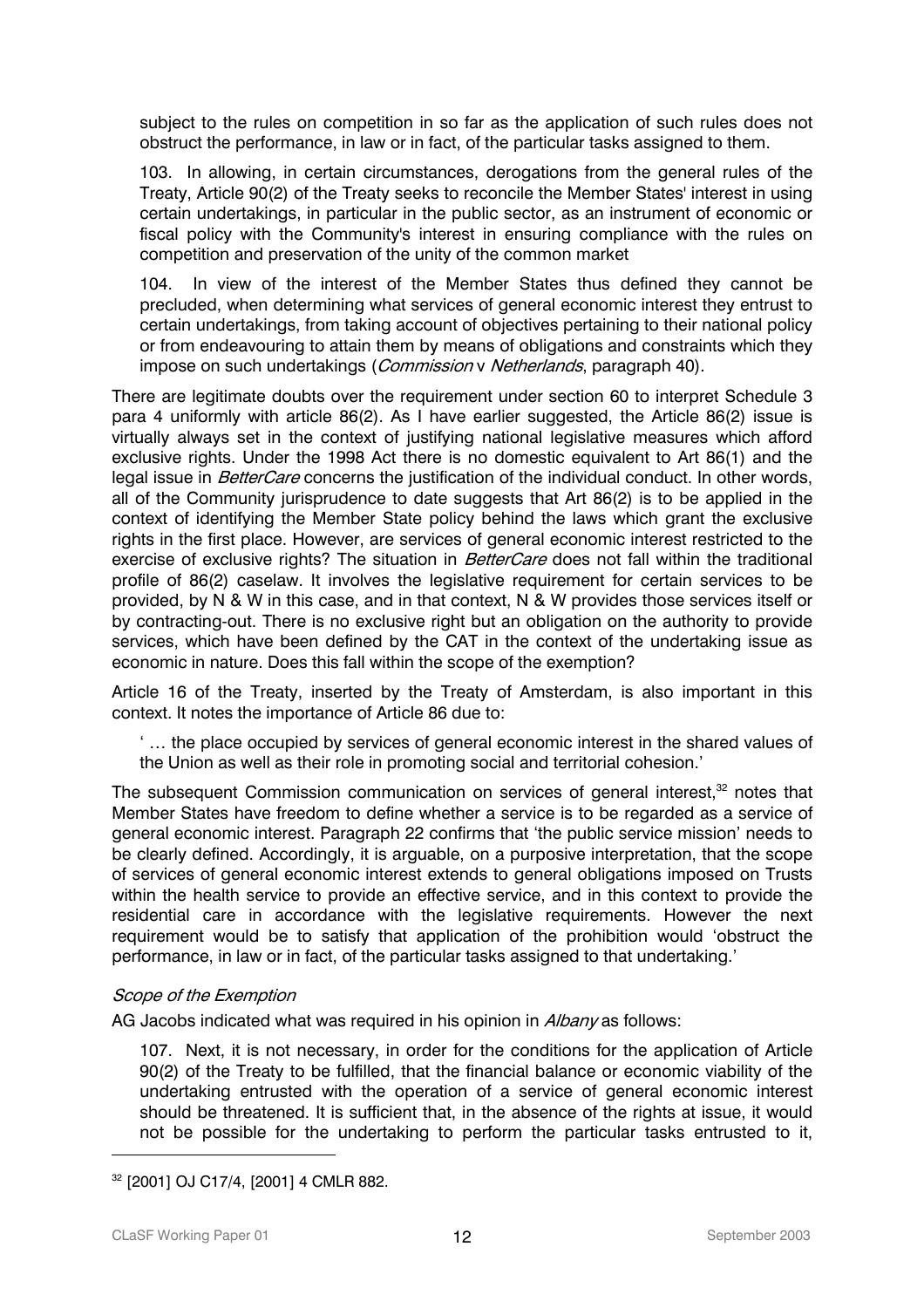defined by reference to the obligations and constraints to which it is subject (Commission v Netherlands, para 52) or that maintenance of those rights is necessary to enable the holder of them to perform tasks of general economic interest which have been assigned to it under economically acceptable conditions (Case C-320/91 Corbeau [1993] ECR I-2533, paras 14 to 16, and *Commission v Netherlands*, para 53).

It is clear that Article 86(2) and, by virtue of section 60, schedule 4, para 3 are to be interpreted narrowly and, accordingly, the Court and Commission have been critical of assertions that anti-competitive behaviour is justifiable in this context. A wide range of factors may be relevant, as in *Entreprenorforfoeningens Affalds/Miljosektion v Kobenhavns* Kommune,<sup>33</sup> in which environmental policy considerations were influential. Again virtually all the case-law has concerned the grant of particular rights by the Member State, for instance to make certain charges.<sup>34</sup> More recently this issue was raised in *Bundesverband and* others, discussed above. I have already outlined the question of whether the association constituted an association of undertaking for these purposes. AG Jacob's opinion also examined the application of article 86(2) as follows. Interestingly, this is one of the few cases in which article 86(1) was not in issue:

The application of Article 86(2) EC

86. If the appellants have acted autonomously in setting fixed amounts in breach of Article 81(1) and therefore cannot invoke the State action defence, there remains the possibility of their defending their conduct under Article 86(2).

95. ... in applying Article 86(2) in the present context, it is in my view important also to have regard to the freedom which Community law accords to the Member States in organising their own social security systems. Given the wide margin of discretion which the national authorities therefore enjoy, I consider that the application of Article 86(2) would be precluded only if the setting of fixed amounts could be shown to be manifestly disproportionate as a method of controlling the cost of medicinal products to the sickness funds.

98. As the Court held in Albany, a national measure in the social security field may be capable of justification under Article 86(2) even where it involves granting a power of decision to an undertaking and thereby gives rise to a potential conflict of interest. The Court had regard to the following four factors in particular. The first was the specification of criteria according to which the undertaking must act when exercising its decisionmaking power. In the present case also, the appellants act pursuant to criteria when setting fixed amounts. Indeed, it is by no means clear to me that a Federal Ministry, acting pursuant to the same statutory criteria as the appellants, would be under any less pressure than the appellants to set fixed amounts at as low as possible a level.

99. The second factor which influenced the Court in *Albany* was the complexity of evaluating the effects of particular decisions upon the financial equilibrium of the undertaking. As regards the second factor, there is no doubt that the appellants are well placed to assess both the medical needs of those whom they insure and the impact of pharmaceutical costs on their own financial equilibrium.

100. The third was the Member States' margin of appreciation in relation to social security. That factor is clearly equally applicable to the present proceedings.

101. The fourth was the existence of an adequate level of judicial review to prevent the economic operator exercising its decision-making power in an arbitrary manner. As to

<sup>33</sup> Case C-209/98 [2000] ECR I-3743.

<sup>34</sup> See Cases C-147 & 148/97 Deutsche Post [2000] ECR I-825, [2000] 4 CMLR 838.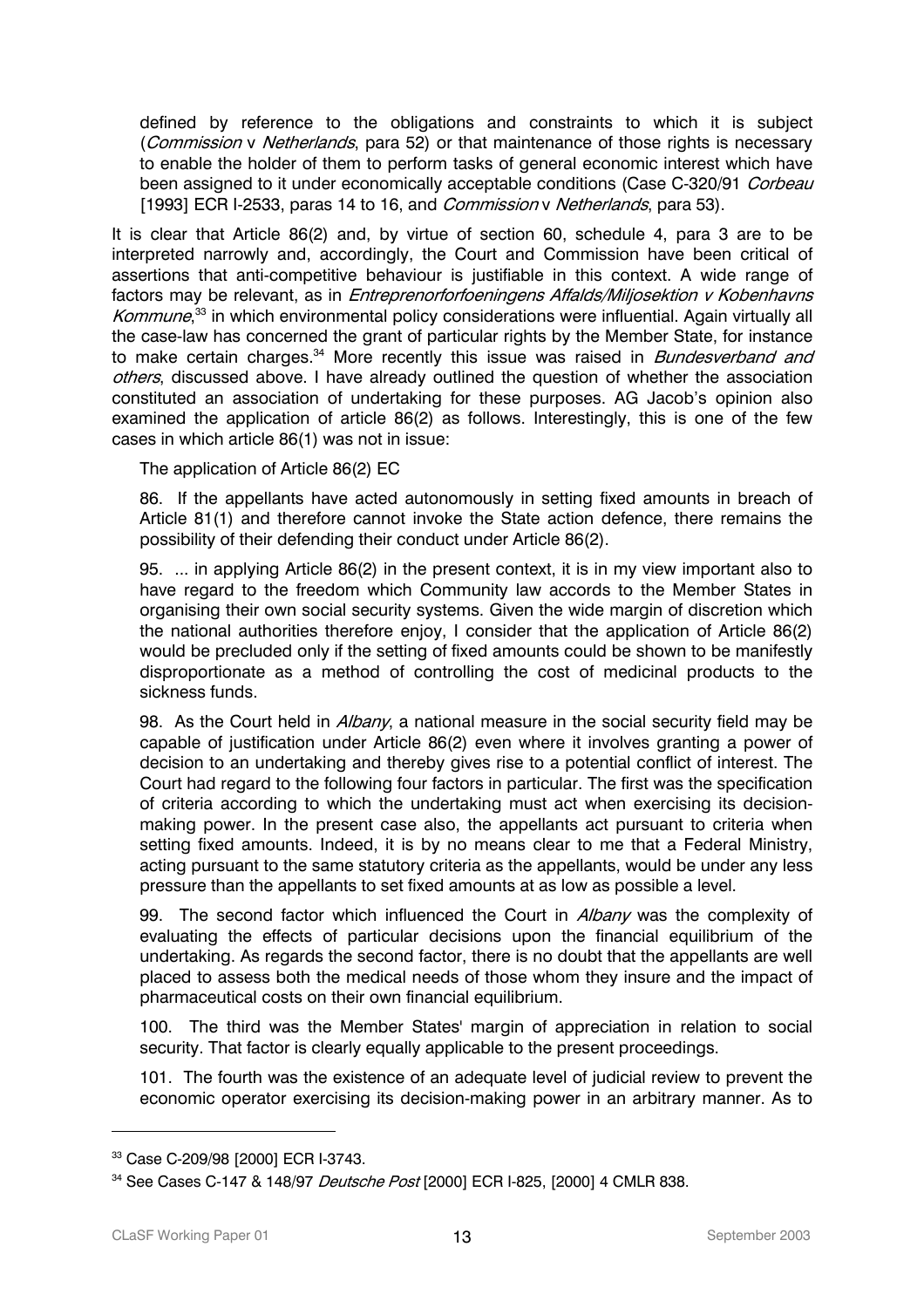the application of that factor to the circumstances of the present case, there is disagreement among the parties as to adequacy of subsequent judicial control over the setting of fixed amounts. What is required, in the light of *Albany*, is that national courts must exercise sufficient control to ensure that fixed amounts are not determined in an arbitrary or discriminatory manner

It is arguable that these factors may apply equally to the BetterCare scenario, although fuller information would be required, and that the pricing strategy adopted may be justified on the basis that it was not manifestly disproportionate as a method of controlling the costs of providing residential services to elderly patients. This would appear to give the authorities, and North and West in this instance, greater leeway than the more traditional tests perhaps that test can be justified in the context of national insurance schemes which have been given particularly lenient treatment. This supports Ross' thesis that there has been a move to a more benign approach involving more sensitive value judgments.<sup>35</sup> Otherwise, it is unclear on the basis of the limited available evidence to what extent conforming to the Chapter II prohibition would obstruct in fact, the provision of its service, and more information would be required generally about the funding position of North and West.

#### Legal Requirement

Schedule 3, para 5(2) provides that:

'The Chapter II prohibition does not apply to conduct to the extent to which it is engaged in an order to comply with a legal requirement.'

#### Para 5(3) states that:

'In this paragraph "legal requirement" means a requirement - (a) imposed by or under any enactment in force in the United Kingdom.'

The CAT noted in *BetterCare*, at para 215, that North and West may be able to avail itself of this provision to take it outside the Chapter II prohibition. As noted earlier, however, insufficient facts were established at the time of the hearing as to North and West's autonomy to negotiate or set the prices for the contractual terms offered to BetterCare. Although the CAT indicated that this provision has no direct counterpart under Community law, it is suggested that it is similar to the state action defence under Community law. In  $P$ Ladbroke,<sup>36</sup> the Court confirmed the existence of the defence, in relation to both Article 81 and 82, where anti-competitive conduct is required of undertakings by national legislation or it creates a framework which eliminates any possibility of competitive activity, in which case the restriction of competition is held not to be attributable to the undertaking.

<sup>&</sup>lt;sup>35</sup> See M Ross, 'Article 16 EC and services if general interest: from derogation to obligation?' (2000) 25 ELRev 222. He emphasises the Court's dicta in Case C-393/92 Almelo [1994] ECR I-1477 para 49, that it is 'necessary to take into consideration the economic conditions in which the undertaking operates, in particular the costs which it has to bear, and the legislation, particularly concerning the environment, to which it is subject.' However, again, these are arguments about the exclusive nature of the service and public service obligations, ie whether exclusivity is justified. See Case C-203/96 Dusseldorp [1998] ECR I-4075, demonstrating that the argument turned on the need for protection rather than the issue of anti-competitive effects.

<sup>&</sup>lt;sup>36</sup> Joined Cases C-359/95 and C-379/95 P Ladbroke [1997] ECR I-6265 para 33.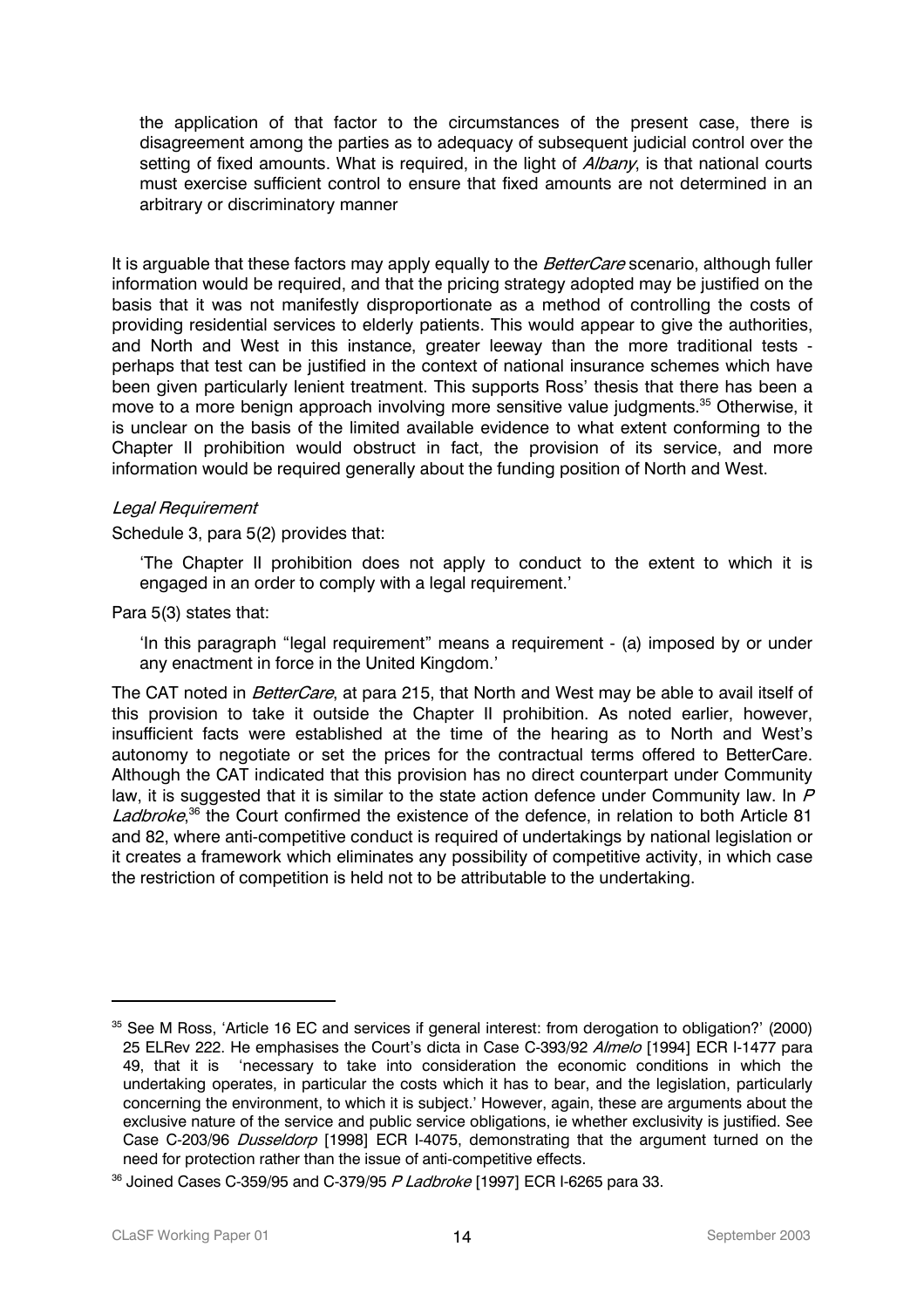#### Objective Justification

The Tribunal also suggested at para 211, without expressing any definitive view on the matter, that North and West may seek to rely on the more general defence to a claim of alleged abuse under Article 82 that they were acting with objective justification on the basis of the financial constraints within which it operates.<sup>37</sup> In this case, my view is that there would be very little scope for this defence to succeed. Given the allegations of abuse and unfair and discriminatory contract terms imposed on BetterCare, this argument would be similar to the legal requirement defence.

## **Conclusions**

Competition law is about markets and regulating the conduct of market participants. If ever a bright line existed between private market activity and the activities of state entities, it has certainly become blurred in recent years, due to a number of overlapping developments, such as liberalisation and privatisation, and the mix of public and private sector to provide services which were previously the preserve of the State, partly through contracting-out of services. Competition law and compliance can no longer be identified as a concern solely of the traditional private sector and compliance only for that sector. This is and should be the case under both Community and domestic competition law. The CAT rightly considered the DGFT's determination of the 'undertaking' issue to be an easy escape route, and the CFI's judgment in FENIN, arguably distinguishable in any event, resulting in the nonapplication of the competition rules to the Spanish health system.<sup>38</sup> partly reflects subsidiarity concerns. This is similar to the limited scope of the state aid rules as noted by AG Jacobs, at para 16, in Viscido:

'The answer is perhaps essentially a pragmatic one: to investigate all such regimes would entail an enquiry on the basis of the Treaty alone into the entire social and economic life of a member state.'39

My view is that the OFT should adopt a more transparent approach of identifying whether and to what extent state entities, across a wide range of contexts and activities, which engage in economic activity, should be caught by the relevant prohibitions. It may appear, for instance from Napp and Genzyme, that the 1998 Act is being used to attack anticompetitive abuses which affect the public purse. We need to understand to what extent State market activities may be subject to competition law, although the DGFT's caution is understandable and making any sweeping generalisations from this individual case is difficult. In particular it will be interesting to note to what extent the services of general economic interest exception may be applied to a case such as *BetterCare* or in the context of the health service generally. I have outlined the potentially limited use of the Community authorities which have been in relation to a completely different factual and legal background to BetterCare, and to other disputes which may arise under the 1998 Act where there is no equivalent to the Art 86(1) provision. On the one hand the subsidiarity issue lies behind much of the Community agenda in this area and there is reticence, particularly post Article 16 insertion into the Treaty of Amsterdam, to interfere in sensitive areas of national social policy. To an extent, the domestic debate has similarities with the potential conflict or incorporation of other Community norms into Community competition law at the domestic matter. For instance, Monti has recently indicated the increasing influence of Community public policy in the application of Article 81, for example where the collective selling of

<sup>&</sup>lt;sup>37</sup> See, for example, Case 27/76 United Brands v Commission [1978] ECR 207, para 184.

<sup>38</sup> See also Winterstein, 'Nailing the Jellyfish: social security and competition law' [1999] ECLR 324

<sup>&</sup>lt;sup>39</sup> Rodger, 'State Aid - A Fully Level Playing Field?' [1999] ECLR 251, re Cases C-52-54/97 Viscido and others v Ente Poste Italiane [1998] ECR I-2629, at para 16